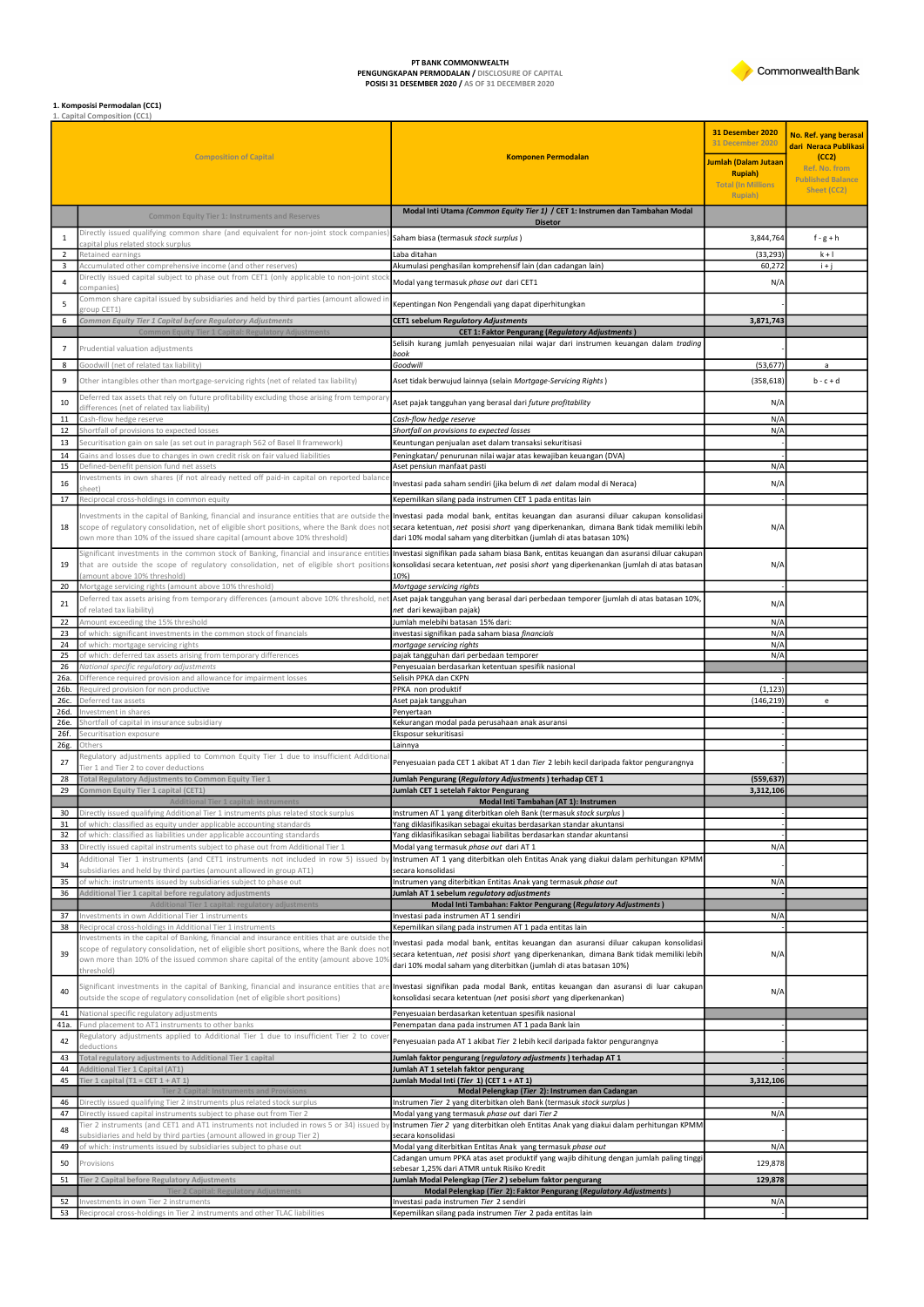| <b>Composition of Capital</b> |                                                                                                                                                                                                                                                                                                                                                                    | <b>Komponen Permodalan</b>                                                                                                                                                                                                                                                                                                                          | <b>31 Desember 2020</b><br>31 December 2020<br>Jumlah (Dalam Jutaan<br><b>Rupiah</b> )<br><b>Total (In Millions</b><br>Rupiah) | No. Ref. yang berasal<br>dari Neraca Publikasi<br>(CC2)<br>Ref. No. from<br><b>Published Balance</b><br>Sheet (CC2) |
|-------------------------------|--------------------------------------------------------------------------------------------------------------------------------------------------------------------------------------------------------------------------------------------------------------------------------------------------------------------------------------------------------------------|-----------------------------------------------------------------------------------------------------------------------------------------------------------------------------------------------------------------------------------------------------------------------------------------------------------------------------------------------------|--------------------------------------------------------------------------------------------------------------------------------|---------------------------------------------------------------------------------------------------------------------|
| 54                            | Investments in the other TLAC liabilities of banking, financial and insurance entities that<br>are outside the scope of regulatory consolidation and where the bank does not own more<br>than 10% of the issued common share capital of the entity: amount previously designated<br>for the 5% threshold but that no longer meets the conditions (for G-SIBs only) | Investasi pada kewajiban TLAC modal bank, entitas keuangan dan asuransi diluar cakupan<br>konsolidasi secara ketentuan, net posisi short yang diperkenankan, dimana Bank tidak<br>memiliki lebih dari 10% modal saham yang diterbitkan; nilai sebelumnya ditetapkan<br>dengan threshold 5% namun tidak lagi memenuhi kriteria (untuk bank Sistemik) | N/A                                                                                                                            |                                                                                                                     |
| 55                            | Significant investments in the capital and other TLAC liabilities of banking, financial and<br>insurance entities that are outside the scope of regulatory consolidation (net of eligible<br>hort positions)                                                                                                                                                       | Investasi signifikan pada modal atau instrumen TLAC Bank, entitas keuangan dan asuransi<br>di luar cakupan konsolidasi secara ketentuan (net posisi short yang diperkenankan)                                                                                                                                                                       | N/A                                                                                                                            |                                                                                                                     |
| 56                            | National specific regulatory adjustments                                                                                                                                                                                                                                                                                                                           | Penyesuaian berdasarkan ketentuan spesifik nasional                                                                                                                                                                                                                                                                                                 |                                                                                                                                |                                                                                                                     |
| 56a.                          | Sinking fund                                                                                                                                                                                                                                                                                                                                                       | Sinking fund                                                                                                                                                                                                                                                                                                                                        |                                                                                                                                |                                                                                                                     |
| 56b.<br>57                    | Fund placement to Tier 2 instruments to other banks<br>Total Regulatory Adjustments to Tier 2 Capital                                                                                                                                                                                                                                                              | Penempatan dana pada instrumen Tier 2 pada Bank lain                                                                                                                                                                                                                                                                                                |                                                                                                                                |                                                                                                                     |
| 58                            |                                                                                                                                                                                                                                                                                                                                                                    | lumlah faktor pengurang (regulatory adjustment) Modal Pelengkap                                                                                                                                                                                                                                                                                     |                                                                                                                                |                                                                                                                     |
| 59                            | Tier 2 Capital (T2)<br>Total Capital $(TC = T1 + T2)$                                                                                                                                                                                                                                                                                                              | Jumlah Modal Pelengkap (Tier 2) setelah regulatory adjustment                                                                                                                                                                                                                                                                                       | 129,878<br>3,441,984                                                                                                           |                                                                                                                     |
| 60                            | <b>Total Risk Weighted Assets</b>                                                                                                                                                                                                                                                                                                                                  | Total Modal (Modal Inti + Modal Pelengkap)<br><b>Total Aset Tertimbang Menurut Risiko (ATMR)</b>                                                                                                                                                                                                                                                    | 13,727,800                                                                                                                     |                                                                                                                     |
|                               |                                                                                                                                                                                                                                                                                                                                                                    | Rasio Kecukupan Pemenuhan Modal Minimum (KPMM) dan Tambahan Modal (Capital                                                                                                                                                                                                                                                                          |                                                                                                                                |                                                                                                                     |
|                               | <b>Capital Ratios and Buffers</b>                                                                                                                                                                                                                                                                                                                                  | <b>Buffer</b> )                                                                                                                                                                                                                                                                                                                                     |                                                                                                                                |                                                                                                                     |
| 61                            | Common Equity Tier 1 (as a percentage of risk weighted assets)                                                                                                                                                                                                                                                                                                     | Rasio Modal Inti Utama (CET 1) - persentase terhadap ATMR                                                                                                                                                                                                                                                                                           | 24.13%                                                                                                                         |                                                                                                                     |
| 62                            | Tier 1 (as a percentage of risk weighted assets)                                                                                                                                                                                                                                                                                                                   | Rasio Modal Inti (Tier 1) - persentase terhadap ATMR                                                                                                                                                                                                                                                                                                | 24.13%                                                                                                                         |                                                                                                                     |
| 63                            | Total Capital (as a percentage of risk weighted assets)                                                                                                                                                                                                                                                                                                            | Rasio Total Modal - persentase terhadap ATMR                                                                                                                                                                                                                                                                                                        | 25.07%                                                                                                                         |                                                                                                                     |
|                               | Institution specific buffer requirement (minimum CET1 requirement plus capita                                                                                                                                                                                                                                                                                      |                                                                                                                                                                                                                                                                                                                                                     |                                                                                                                                |                                                                                                                     |
| 64                            | conservation buffer plus countercyclical buffer requirements plus G-SIB buffer <b> <i>Buffer</i>-persentaseterhadapATMR</b><br>equirement, expressed as a percentage of risk weighted assets)                                                                                                                                                                      |                                                                                                                                                                                                                                                                                                                                                     | 0.00%                                                                                                                          |                                                                                                                     |
| 65                            | of which: capital conservation buffer requirement                                                                                                                                                                                                                                                                                                                  | <b>Capital Conservation Buffer</b>                                                                                                                                                                                                                                                                                                                  | 0.00%                                                                                                                          |                                                                                                                     |
| 66                            | of which: Bank specific countercyclical buffer requirement                                                                                                                                                                                                                                                                                                         | Countercyclical Buffer                                                                                                                                                                                                                                                                                                                              | 0.00%                                                                                                                          |                                                                                                                     |
| 67                            | Of which: G-SIB buffer requirement                                                                                                                                                                                                                                                                                                                                 | Capital Surcharge untuk Bank Sistemik                                                                                                                                                                                                                                                                                                               | 0.00%                                                                                                                          |                                                                                                                     |
| 68                            | Common Equity Tier 1 available to meet buffers (as a percentage of risk weighted assets)                                                                                                                                                                                                                                                                           | Untuk bank umum konvensional: CET 1 yang tersedia untuk memenuhi Buffer (persentase<br>terhadap ATMR)<br>Untuk kantor cabang dari Bank yang berkedudukan di luar negeri: Bagian Dana Usaha yang<br>ditempatkan dalam CEMA (diungkapkan sebagai persentase dari ATMR) yang tersedia<br>untuk memenuhi Buffer.                                        | 15.59%                                                                                                                         |                                                                                                                     |
|                               | National minima<br>(if different from Basel 3)                                                                                                                                                                                                                                                                                                                     | National minima (jika berbeda dari Basel 3)                                                                                                                                                                                                                                                                                                         |                                                                                                                                |                                                                                                                     |
| 69                            | National Common Equity Tier 1 minimum ratio (if different from Basel 3 minimum)                                                                                                                                                                                                                                                                                    | Rasio terendah CET 1 nasional (jika berbeda dengan Basel 3)                                                                                                                                                                                                                                                                                         | N/A                                                                                                                            |                                                                                                                     |
| 70                            | National Tier 1 minimum ratio (if different from Basel 3 minimum)                                                                                                                                                                                                                                                                                                  | Rasio terendah Tier 1 nasional (jika berbeda dengan Basel 3)                                                                                                                                                                                                                                                                                        | N/A                                                                                                                            |                                                                                                                     |
| 71                            | National total capital minimum ratio (if different from Basel 3 minimum)                                                                                                                                                                                                                                                                                           | Rasio terendah total modal nasional (jika berbeda dengan Basel 3)                                                                                                                                                                                                                                                                                   | N/A                                                                                                                            |                                                                                                                     |
|                               | Amounts below the thresholds for deduction (before risk weighting                                                                                                                                                                                                                                                                                                  | Jumlah di bawah batasan pengurangan (sebelum pembobotan risiko)                                                                                                                                                                                                                                                                                     |                                                                                                                                |                                                                                                                     |
| 72                            | Non-significant investments in the capital and other TLAC liabilities of other financial<br>entities                                                                                                                                                                                                                                                               | Investasi non-signifikan pada modal atau kewajiban TLAC lainnya pada entitas keuangan<br>lain                                                                                                                                                                                                                                                       | N/A                                                                                                                            |                                                                                                                     |
| 73                            | ignificant investments in the common stock of financial entities                                                                                                                                                                                                                                                                                                   | Investasi signifikan pada saham biasa entitas keuangan                                                                                                                                                                                                                                                                                              | N/A                                                                                                                            |                                                                                                                     |
| 74                            | Mortgage servicing rights (net of related tax liability)                                                                                                                                                                                                                                                                                                           | Mortgage servicing rights (net dari kewajiban pajak)                                                                                                                                                                                                                                                                                                | N/A                                                                                                                            |                                                                                                                     |
| 75                            | Deferred tax assets arising from temporary differences (net of related tax liability)<br>Aset pajak tangguhan yang berasal dari perbedaan temporer (net dari kewajiban pajak)                                                                                                                                                                                      |                                                                                                                                                                                                                                                                                                                                                     | N/A                                                                                                                            |                                                                                                                     |
|                               | Applicable caps on the inclusion of provisions in Tier 2                                                                                                                                                                                                                                                                                                           | Cap yang dikenakan untuk provisi pada Tier 2                                                                                                                                                                                                                                                                                                        |                                                                                                                                |                                                                                                                     |
| 76                            | Provisions eligible for inclusion in Tier 2 in respect of exposures subject to standardised<br>oproach (prior to application of cap)                                                                                                                                                                                                                               | Provisi yang dapat diakui sebagai Tier 2 sesuai dengan eksposur berdasarkan pendekatan<br>standar (sebelum dikenakan cap)                                                                                                                                                                                                                           | N/A                                                                                                                            |                                                                                                                     |
| 77                            | Cap on inclusion of provisions in Tier 2 under standardised approach                                                                                                                                                                                                                                                                                               | Cap atas provisi yang diakui sebagai Tier 2 berdasarkan pendekatan standar                                                                                                                                                                                                                                                                          | N/A                                                                                                                            |                                                                                                                     |
| 78                            | Provisions eligible for inclusion in Tier 2 in respect of exposures subject to internal ratings-<br>based approach (prior to application of cap)                                                                                                                                                                                                                   | Provisi yang dapat diakui sebagai Tier 2 sesuai dengan eksposur berdasarkan pendekatan<br>RB (sebelum dikenakan cap)                                                                                                                                                                                                                                | N/A                                                                                                                            |                                                                                                                     |
| 79                            | Cap for inclusion of provisions in Tier 2 under internal ratings-based approach                                                                                                                                                                                                                                                                                    | Cap atas provisi yang diakui sebagai Tier 2 berdasarkan pendekatan IRB                                                                                                                                                                                                                                                                              | N/A                                                                                                                            |                                                                                                                     |
|                               | Capital instruments subject to phase-out arrangements (only applicable between 1 Jan<br>2018 and 1 Jan 2022)                                                                                                                                                                                                                                                       | Instrumen Modal yang termasuk phase out (hanya berlaku antara 1 Jan 2018 s.d. 1 Jan<br>2022)                                                                                                                                                                                                                                                        |                                                                                                                                |                                                                                                                     |
| 80                            | Current cap on CET1 instruments subject to phase out arrangements                                                                                                                                                                                                                                                                                                  | Cap pada CET 1 yang temasuk phase out                                                                                                                                                                                                                                                                                                               | N/A                                                                                                                            |                                                                                                                     |
| 81                            | Amount excluded from CET1 due to cap (excess over cap after redemptions and<br>maturities <sup>1</sup>                                                                                                                                                                                                                                                             | Jumlah yang dikecualikan dari CET 1 karena adanya cap (kelebihan di atas cap setelah<br>redemptions dan maturities)                                                                                                                                                                                                                                 | N/A                                                                                                                            |                                                                                                                     |
| 82                            | Current cap on AT1 instruments subject to phase out arrangements                                                                                                                                                                                                                                                                                                   | Cap pada AT 1 yang temasuk phase out                                                                                                                                                                                                                                                                                                                | N/A                                                                                                                            |                                                                                                                     |
| 83                            | Amount excluded from AT1 due to cap (excess over cap after redemptions and maturities)                                                                                                                                                                                                                                                                             | Jumlah yang dikecualikan dari AT 1 karena adanya cap (kelebihan di atas cap setelah<br>redemptions dan maturities)                                                                                                                                                                                                                                  | N/A                                                                                                                            |                                                                                                                     |
| 84                            | Current cap on T2 instruments subject to phase out arrangements                                                                                                                                                                                                                                                                                                    | Cap pada Tier 2 yang temasuk phase out                                                                                                                                                                                                                                                                                                              | N/A                                                                                                                            |                                                                                                                     |
| 85                            | Amount excluded from T2 due to cap (excess over cap after redemptions and maturities)                                                                                                                                                                                                                                                                              | Jumlah yang dikecualikan dari Tier 2 karena adanya cap (kelebihan di atas cap setelah<br>redemptions dan maturities)                                                                                                                                                                                                                                | N/A                                                                                                                            |                                                                                                                     |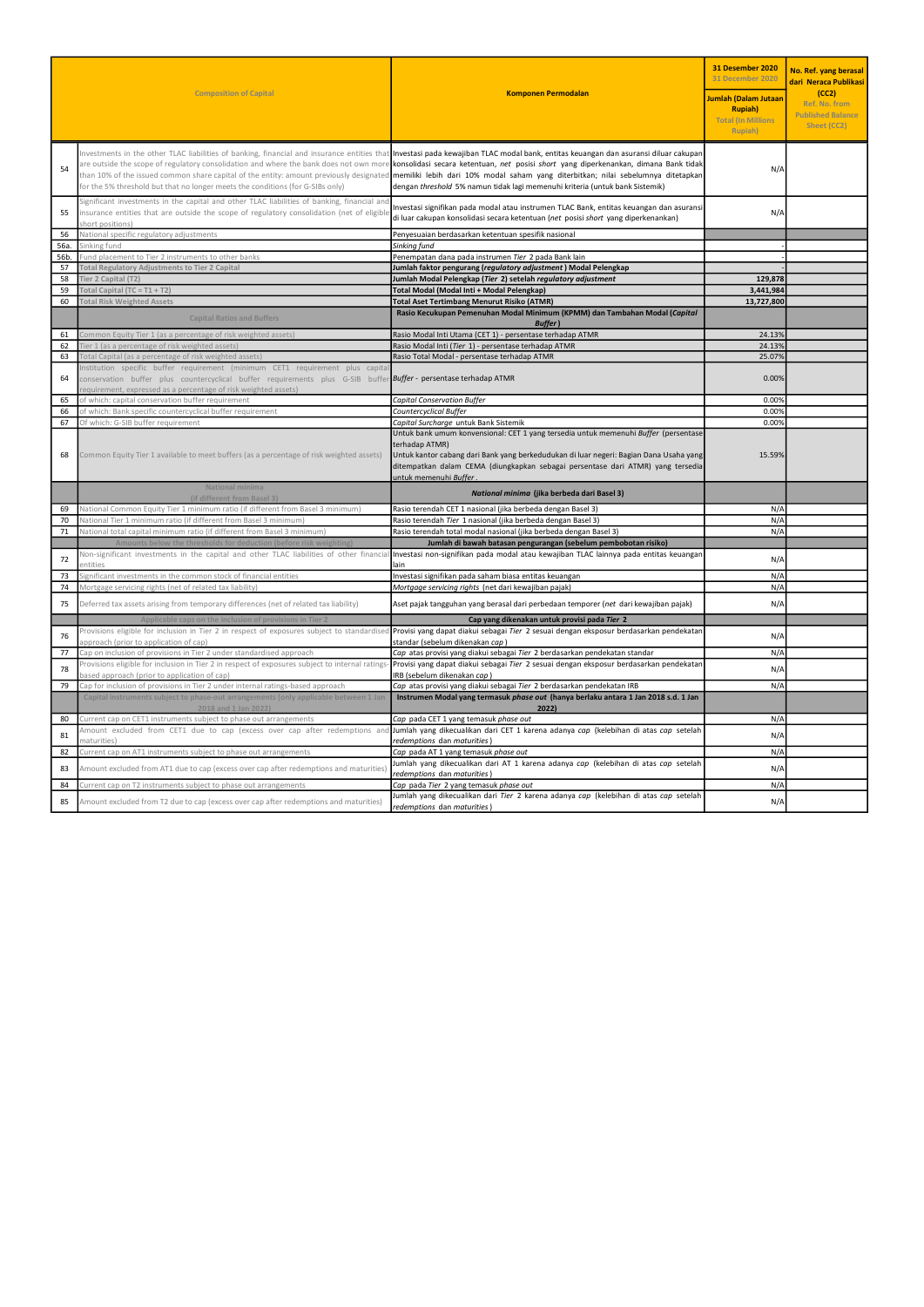## 2. Rekonsiliasi Permodalan (CC2) 2. Capital Reconciliation (CC2)



(dalam jutaan Rupiah)

|                   |                                                                                                                                          | (in millions Rupiah)<br><b>NERACA PUBLIKASI /</b>                        |                                                                           |  |
|-------------------|------------------------------------------------------------------------------------------------------------------------------------------|--------------------------------------------------------------------------|---------------------------------------------------------------------------|--|
| NO.               | POS-POS/<br><b>ITEMS</b>                                                                                                                 | <b>PUBLISHED BALANCE SHEET</b><br>31 Desember 2020 /<br>31 December 2020 | No. Ref. ke Komposisi<br>Permodalan (CC1) /<br><b>Ref. No. to Capital</b> |  |
| <b>ASET</b>       |                                                                                                                                          |                                                                          | <b>Composition (CC1)</b>                                                  |  |
| <b>ASSETS</b>     | Kas                                                                                                                                      |                                                                          |                                                                           |  |
| 1.                | Cash                                                                                                                                     | 107,005                                                                  |                                                                           |  |
| 2.                | Penempatan pada Bank Indonesia<br>Placement with Bank Indonesia                                                                          | 1,740,421                                                                |                                                                           |  |
| 3.                | Penempatan pada bank lain<br>Placement with other banks                                                                                  | 1,786,042                                                                |                                                                           |  |
| 4.                | Tagihan spot dan derivatif / forward<br>Spot and derivative / forward receivables                                                        | 7,697                                                                    |                                                                           |  |
| 5.                | Surat berharga yang dimiliki                                                                                                             | 4,392,549                                                                |                                                                           |  |
|                   | Securities<br>Surat berharga yang dijual dengan janji dibeli kembali (repo)                                                              |                                                                          |                                                                           |  |
| 6.<br>7.          | Securities sold under repurchase agreements (repo)<br>Tagihan atas surat berharga yang dibeli dengan janji dijual kembali (reverse repo) |                                                                          |                                                                           |  |
|                   | Securities purchase under resale agreements (reverse repo)                                                                               | 358,821                                                                  |                                                                           |  |
| 8.                | Tagihan akseptasi<br>Acceptance receivables                                                                                              |                                                                          |                                                                           |  |
| 9.                | Kredit yang diberikan<br>Loans                                                                                                           | 11,779,139                                                               |                                                                           |  |
| 10.               | Pembiayaan syariah                                                                                                                       |                                                                          |                                                                           |  |
| 11.               | Sharia financing<br>Penyertaan modal                                                                                                     |                                                                          |                                                                           |  |
|                   | Investment in shares<br>Aset keuangan lainnya                                                                                            |                                                                          |                                                                           |  |
| 12.               | Other financial assets                                                                                                                   | 477,885                                                                  |                                                                           |  |
| 13.               | Cadangan kerugian penurunan nilai aset keuangan -/-<br>Allowance for impairment losses on financial assets -/-                           |                                                                          |                                                                           |  |
|                   | a. Surat berharga yang dimiliki<br>a. Securities                                                                                         |                                                                          |                                                                           |  |
|                   | b. Kredit yang diberikan dan pembiayaan syariah                                                                                          | 423,085                                                                  |                                                                           |  |
|                   | b. Loans and sharia financing<br>c. Lainnya                                                                                              | 135                                                                      |                                                                           |  |
|                   | c. Others<br>Aset tidak berwujud                                                                                                         |                                                                          |                                                                           |  |
| 14.               | Intangible assets                                                                                                                        |                                                                          |                                                                           |  |
|                   | a. Goodwill<br>b. Aset tidak berwujud lainnya                                                                                            | 53,677<br>959,364                                                        | a<br>b                                                                    |  |
|                   | b. Other intangible assets<br>Akumulasi amortisasi aset tidak berwujud -/-                                                               |                                                                          |                                                                           |  |
|                   | Accumulated amortisation of other intangible assets -/-                                                                                  | 561,963                                                                  | $\mathsf c$                                                               |  |
| 15.               | Aset tetap dan inventaris<br>Fixed assets and equipments                                                                                 | 1,007,007                                                                |                                                                           |  |
|                   | Akumulasi penyusutan aset tetap dan inventaris -/-<br>Accumulated depreciation on fixed assets and equipments -/-                        | 443,407                                                                  |                                                                           |  |
| 16.               | Aset non produktif                                                                                                                       |                                                                          |                                                                           |  |
|                   | Non productive assets<br>a. Properti terbengkalai                                                                                        | 827                                                                      |                                                                           |  |
|                   | a. Abandoned properties<br>b. Agunan yang diambil alih                                                                                   |                                                                          |                                                                           |  |
|                   | b. Foreclosed assets                                                                                                                     | 5,105                                                                    |                                                                           |  |
|                   | c. Rekening tunda<br>c. Suspense accounts                                                                                                |                                                                          |                                                                           |  |
|                   | d. Aset antarkantor<br>d. Interbranch assets                                                                                             |                                                                          |                                                                           |  |
| 17.               | Aset lainnya<br>Other assets                                                                                                             |                                                                          |                                                                           |  |
|                   | a. Aset pajak tangguhan - software                                                                                                       | (38, 783)                                                                | d                                                                         |  |
|                   | a. Deferred tax assets - software<br>b. Aset pajak tangguhan - selain software                                                           |                                                                          |                                                                           |  |
|                   | b. Deferred tax assets - non software<br>c. Aset lainnya selain aset pajak tangguhan                                                     | 146,219                                                                  | e                                                                         |  |
|                   | c. Other assets other than deferred tax assets                                                                                           | 139,673                                                                  |                                                                           |  |
| <b>TOTAL ASET</b> | <b>TOTAL ASSETS</b>                                                                                                                      | 21,494,058                                                               |                                                                           |  |
|                   | <b>LIABILITAS DAN EKUITAS</b>                                                                                                            |                                                                          |                                                                           |  |
|                   | <b>LIABILITIES AND EQUITY</b>                                                                                                            |                                                                          |                                                                           |  |
|                   | <b>LIABILITAS</b><br>Liabilities                                                                                                         |                                                                          |                                                                           |  |
| 1.                | Giro<br>Current accounts                                                                                                                 | 986,851                                                                  |                                                                           |  |
| 2.                | Tabungan                                                                                                                                 | 5,882,290                                                                |                                                                           |  |
|                   | Saving accounts<br>Deposito                                                                                                              |                                                                          |                                                                           |  |
| 3.                | Deposits                                                                                                                                 | 7,601,656                                                                |                                                                           |  |
| 4.                | <b>Uang Elektronik</b><br>Electronic money                                                                                               |                                                                          |                                                                           |  |
| 5.                | Liabilitas kepada Bank Indonesia<br>Liabilities to Bank Indonesia                                                                        |                                                                          |                                                                           |  |
| 6.                | Liabilitas kepada bank lain                                                                                                              | 722,437                                                                  |                                                                           |  |
| 7.                | Liabilities to other banks<br>Liabilitas spot dan derivatif / forward                                                                    | 64                                                                       |                                                                           |  |
|                   | Spot and derivative / forward liabilities<br>Liabilitas atas surat berharga yang dijual dengan janji dibeli kembali (repo)               |                                                                          |                                                                           |  |
| 8.                | Liabilities on securities sold under repurchase agreements (repo)                                                                        |                                                                          |                                                                           |  |
| 9.                | Liabilitas akseptasi<br>Acceptance liabilities                                                                                           |                                                                          |                                                                           |  |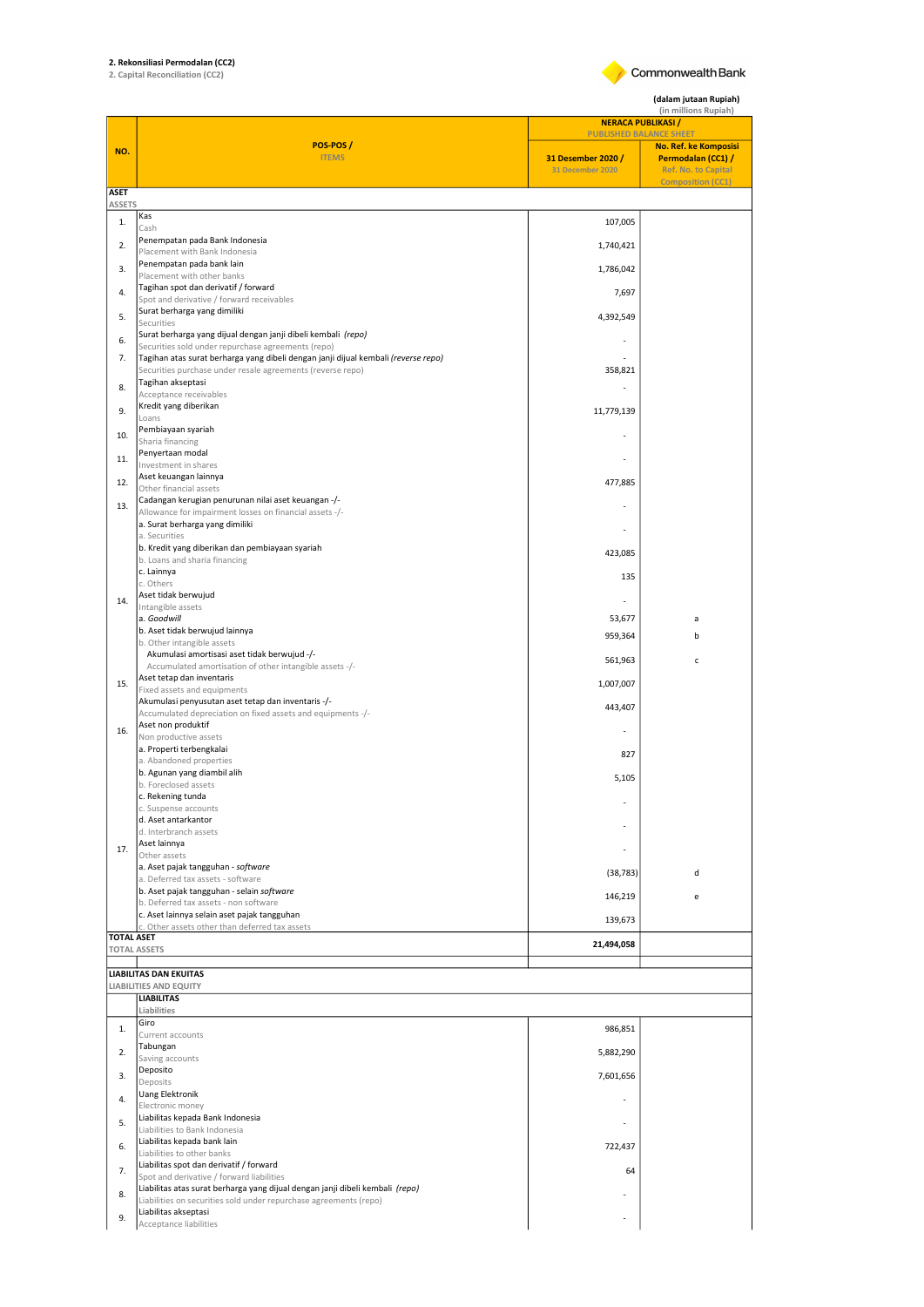| POS-POS/<br>No. Ref. ke Komposisi<br>NO.<br><b>ITEMS</b><br>31 Desember 2020 /<br>Permodalan (CC1) /<br><b>31 December 2020</b><br><b>Ref. No. to Capital</b><br><b>Composition (CC1)</b><br>Surat berharga yang diterbitkan<br>10.<br>993,935<br>Securities issued<br>Pinjaman/pembiayaan yang diterima<br>11.<br>Loans / financing received<br>Setoran jaminan<br>12.<br>Margin deposits<br>Liabilitas antar kantor<br>13.<br>144<br>Interbranch liabilities<br>Liabilitas lainnya<br>14.<br>1,422,078<br>Other liabilities<br><b>TOTAL LIABILITAS</b><br>17,609,455<br><b>TOTAL LIABILITIES</b><br><b>EKUITAS</b><br><b>EQUITY</b><br>Modal disetor<br>15.<br>Paid up capital<br>a. Modal dasar<br>13,000,000<br>f<br>a. Authorised capital<br>b. Modal yang belum disetor -/-<br>9,180,333<br>g<br>b. Unpaid capital -/-<br>c. Saham yang dibeli kembali (treasury stock) -/-<br>c. Treasury stock -/-<br>Tambahan modal disetor<br>16.<br>Additional paid up capital<br>a. Agio<br>25,097<br>h<br>a. Agio<br>b. Disagio -/-<br>b. Disagio -/-<br>c. Dana setoran modal<br>c. Funds for paid up capital<br>d. Lainnya<br>d. Others<br>Penghasilan komprehensif lain<br>17.<br>Other Comprehensive Income<br>a. Keuntungan (kerugian) dari perubahan nilai aset keuangan yang diukur pada nilai<br>wajar melalui penghasilan komprehensif lainnya (net setelah pajak)<br>45,361<br>j.<br>a. Unrealized gain (loss) on financial assets measured at fair value through other<br>comprehensive income (net after tax)<br>b. Pengukuran kembali atas program imbalan pasti (net setelah pajak)<br>12,798<br>b. Remeasurement of post employment benefit (net after tax)<br>c. Lainnya<br>62<br>c. Others<br>Cadangan<br>18.<br>Reserves<br>a. Cadangan umum<br>14,911<br>j<br>a. General reserves<br>b. Cadangan tujuan<br>b. Appropriated reserves<br>Laba/rugi<br>19.<br>Retained earnings<br>a. Tahun-tahun lalu<br>12,358<br>k<br>a. Previous years<br>b. Tahun berjalan<br>(45, 651)<br>т<br>b. Current year<br>c. Dividen yang dibayarkan -/-<br>c. Dividend paid (-/-)<br><b>TOTAL EKUITAS</b><br>3,884,603<br><b>TOTAL EQUITY</b><br><b>TOTAL LIABILITAS DAN EKUITAS</b><br>21,494,058<br><b>TOTAL LIABILITIES AND EQUITY</b> |  | <b>NERACA PUBLIKASI</b><br><b>PUBLISHED BALANCE SHEET</b> |  |  |
|---------------------------------------------------------------------------------------------------------------------------------------------------------------------------------------------------------------------------------------------------------------------------------------------------------------------------------------------------------------------------------------------------------------------------------------------------------------------------------------------------------------------------------------------------------------------------------------------------------------------------------------------------------------------------------------------------------------------------------------------------------------------------------------------------------------------------------------------------------------------------------------------------------------------------------------------------------------------------------------------------------------------------------------------------------------------------------------------------------------------------------------------------------------------------------------------------------------------------------------------------------------------------------------------------------------------------------------------------------------------------------------------------------------------------------------------------------------------------------------------------------------------------------------------------------------------------------------------------------------------------------------------------------------------------------------------------------------------------------------------------------------------------------------------------------------------------------------------------------------------------------------------------------------------------------------------------------------------------------------------------------------------------------------------------------------------------------------------------------------------------------------------------------------------------------------------------------------------------------------|--|-----------------------------------------------------------|--|--|
|                                                                                                                                                                                                                                                                                                                                                                                                                                                                                                                                                                                                                                                                                                                                                                                                                                                                                                                                                                                                                                                                                                                                                                                                                                                                                                                                                                                                                                                                                                                                                                                                                                                                                                                                                                                                                                                                                                                                                                                                                                                                                                                                                                                                                                       |  |                                                           |  |  |
|                                                                                                                                                                                                                                                                                                                                                                                                                                                                                                                                                                                                                                                                                                                                                                                                                                                                                                                                                                                                                                                                                                                                                                                                                                                                                                                                                                                                                                                                                                                                                                                                                                                                                                                                                                                                                                                                                                                                                                                                                                                                                                                                                                                                                                       |  |                                                           |  |  |
|                                                                                                                                                                                                                                                                                                                                                                                                                                                                                                                                                                                                                                                                                                                                                                                                                                                                                                                                                                                                                                                                                                                                                                                                                                                                                                                                                                                                                                                                                                                                                                                                                                                                                                                                                                                                                                                                                                                                                                                                                                                                                                                                                                                                                                       |  |                                                           |  |  |
|                                                                                                                                                                                                                                                                                                                                                                                                                                                                                                                                                                                                                                                                                                                                                                                                                                                                                                                                                                                                                                                                                                                                                                                                                                                                                                                                                                                                                                                                                                                                                                                                                                                                                                                                                                                                                                                                                                                                                                                                                                                                                                                                                                                                                                       |  |                                                           |  |  |
|                                                                                                                                                                                                                                                                                                                                                                                                                                                                                                                                                                                                                                                                                                                                                                                                                                                                                                                                                                                                                                                                                                                                                                                                                                                                                                                                                                                                                                                                                                                                                                                                                                                                                                                                                                                                                                                                                                                                                                                                                                                                                                                                                                                                                                       |  |                                                           |  |  |
|                                                                                                                                                                                                                                                                                                                                                                                                                                                                                                                                                                                                                                                                                                                                                                                                                                                                                                                                                                                                                                                                                                                                                                                                                                                                                                                                                                                                                                                                                                                                                                                                                                                                                                                                                                                                                                                                                                                                                                                                                                                                                                                                                                                                                                       |  |                                                           |  |  |
|                                                                                                                                                                                                                                                                                                                                                                                                                                                                                                                                                                                                                                                                                                                                                                                                                                                                                                                                                                                                                                                                                                                                                                                                                                                                                                                                                                                                                                                                                                                                                                                                                                                                                                                                                                                                                                                                                                                                                                                                                                                                                                                                                                                                                                       |  |                                                           |  |  |
|                                                                                                                                                                                                                                                                                                                                                                                                                                                                                                                                                                                                                                                                                                                                                                                                                                                                                                                                                                                                                                                                                                                                                                                                                                                                                                                                                                                                                                                                                                                                                                                                                                                                                                                                                                                                                                                                                                                                                                                                                                                                                                                                                                                                                                       |  |                                                           |  |  |
|                                                                                                                                                                                                                                                                                                                                                                                                                                                                                                                                                                                                                                                                                                                                                                                                                                                                                                                                                                                                                                                                                                                                                                                                                                                                                                                                                                                                                                                                                                                                                                                                                                                                                                                                                                                                                                                                                                                                                                                                                                                                                                                                                                                                                                       |  |                                                           |  |  |
|                                                                                                                                                                                                                                                                                                                                                                                                                                                                                                                                                                                                                                                                                                                                                                                                                                                                                                                                                                                                                                                                                                                                                                                                                                                                                                                                                                                                                                                                                                                                                                                                                                                                                                                                                                                                                                                                                                                                                                                                                                                                                                                                                                                                                                       |  |                                                           |  |  |
|                                                                                                                                                                                                                                                                                                                                                                                                                                                                                                                                                                                                                                                                                                                                                                                                                                                                                                                                                                                                                                                                                                                                                                                                                                                                                                                                                                                                                                                                                                                                                                                                                                                                                                                                                                                                                                                                                                                                                                                                                                                                                                                                                                                                                                       |  |                                                           |  |  |
|                                                                                                                                                                                                                                                                                                                                                                                                                                                                                                                                                                                                                                                                                                                                                                                                                                                                                                                                                                                                                                                                                                                                                                                                                                                                                                                                                                                                                                                                                                                                                                                                                                                                                                                                                                                                                                                                                                                                                                                                                                                                                                                                                                                                                                       |  |                                                           |  |  |
|                                                                                                                                                                                                                                                                                                                                                                                                                                                                                                                                                                                                                                                                                                                                                                                                                                                                                                                                                                                                                                                                                                                                                                                                                                                                                                                                                                                                                                                                                                                                                                                                                                                                                                                                                                                                                                                                                                                                                                                                                                                                                                                                                                                                                                       |  |                                                           |  |  |
|                                                                                                                                                                                                                                                                                                                                                                                                                                                                                                                                                                                                                                                                                                                                                                                                                                                                                                                                                                                                                                                                                                                                                                                                                                                                                                                                                                                                                                                                                                                                                                                                                                                                                                                                                                                                                                                                                                                                                                                                                                                                                                                                                                                                                                       |  |                                                           |  |  |
|                                                                                                                                                                                                                                                                                                                                                                                                                                                                                                                                                                                                                                                                                                                                                                                                                                                                                                                                                                                                                                                                                                                                                                                                                                                                                                                                                                                                                                                                                                                                                                                                                                                                                                                                                                                                                                                                                                                                                                                                                                                                                                                                                                                                                                       |  |                                                           |  |  |
|                                                                                                                                                                                                                                                                                                                                                                                                                                                                                                                                                                                                                                                                                                                                                                                                                                                                                                                                                                                                                                                                                                                                                                                                                                                                                                                                                                                                                                                                                                                                                                                                                                                                                                                                                                                                                                                                                                                                                                                                                                                                                                                                                                                                                                       |  |                                                           |  |  |
|                                                                                                                                                                                                                                                                                                                                                                                                                                                                                                                                                                                                                                                                                                                                                                                                                                                                                                                                                                                                                                                                                                                                                                                                                                                                                                                                                                                                                                                                                                                                                                                                                                                                                                                                                                                                                                                                                                                                                                                                                                                                                                                                                                                                                                       |  |                                                           |  |  |
|                                                                                                                                                                                                                                                                                                                                                                                                                                                                                                                                                                                                                                                                                                                                                                                                                                                                                                                                                                                                                                                                                                                                                                                                                                                                                                                                                                                                                                                                                                                                                                                                                                                                                                                                                                                                                                                                                                                                                                                                                                                                                                                                                                                                                                       |  |                                                           |  |  |
|                                                                                                                                                                                                                                                                                                                                                                                                                                                                                                                                                                                                                                                                                                                                                                                                                                                                                                                                                                                                                                                                                                                                                                                                                                                                                                                                                                                                                                                                                                                                                                                                                                                                                                                                                                                                                                                                                                                                                                                                                                                                                                                                                                                                                                       |  |                                                           |  |  |
|                                                                                                                                                                                                                                                                                                                                                                                                                                                                                                                                                                                                                                                                                                                                                                                                                                                                                                                                                                                                                                                                                                                                                                                                                                                                                                                                                                                                                                                                                                                                                                                                                                                                                                                                                                                                                                                                                                                                                                                                                                                                                                                                                                                                                                       |  |                                                           |  |  |
|                                                                                                                                                                                                                                                                                                                                                                                                                                                                                                                                                                                                                                                                                                                                                                                                                                                                                                                                                                                                                                                                                                                                                                                                                                                                                                                                                                                                                                                                                                                                                                                                                                                                                                                                                                                                                                                                                                                                                                                                                                                                                                                                                                                                                                       |  |                                                           |  |  |
|                                                                                                                                                                                                                                                                                                                                                                                                                                                                                                                                                                                                                                                                                                                                                                                                                                                                                                                                                                                                                                                                                                                                                                                                                                                                                                                                                                                                                                                                                                                                                                                                                                                                                                                                                                                                                                                                                                                                                                                                                                                                                                                                                                                                                                       |  |                                                           |  |  |
|                                                                                                                                                                                                                                                                                                                                                                                                                                                                                                                                                                                                                                                                                                                                                                                                                                                                                                                                                                                                                                                                                                                                                                                                                                                                                                                                                                                                                                                                                                                                                                                                                                                                                                                                                                                                                                                                                                                                                                                                                                                                                                                                                                                                                                       |  |                                                           |  |  |
|                                                                                                                                                                                                                                                                                                                                                                                                                                                                                                                                                                                                                                                                                                                                                                                                                                                                                                                                                                                                                                                                                                                                                                                                                                                                                                                                                                                                                                                                                                                                                                                                                                                                                                                                                                                                                                                                                                                                                                                                                                                                                                                                                                                                                                       |  |                                                           |  |  |
|                                                                                                                                                                                                                                                                                                                                                                                                                                                                                                                                                                                                                                                                                                                                                                                                                                                                                                                                                                                                                                                                                                                                                                                                                                                                                                                                                                                                                                                                                                                                                                                                                                                                                                                                                                                                                                                                                                                                                                                                                                                                                                                                                                                                                                       |  |                                                           |  |  |
|                                                                                                                                                                                                                                                                                                                                                                                                                                                                                                                                                                                                                                                                                                                                                                                                                                                                                                                                                                                                                                                                                                                                                                                                                                                                                                                                                                                                                                                                                                                                                                                                                                                                                                                                                                                                                                                                                                                                                                                                                                                                                                                                                                                                                                       |  |                                                           |  |  |
|                                                                                                                                                                                                                                                                                                                                                                                                                                                                                                                                                                                                                                                                                                                                                                                                                                                                                                                                                                                                                                                                                                                                                                                                                                                                                                                                                                                                                                                                                                                                                                                                                                                                                                                                                                                                                                                                                                                                                                                                                                                                                                                                                                                                                                       |  |                                                           |  |  |
|                                                                                                                                                                                                                                                                                                                                                                                                                                                                                                                                                                                                                                                                                                                                                                                                                                                                                                                                                                                                                                                                                                                                                                                                                                                                                                                                                                                                                                                                                                                                                                                                                                                                                                                                                                                                                                                                                                                                                                                                                                                                                                                                                                                                                                       |  |                                                           |  |  |
|                                                                                                                                                                                                                                                                                                                                                                                                                                                                                                                                                                                                                                                                                                                                                                                                                                                                                                                                                                                                                                                                                                                                                                                                                                                                                                                                                                                                                                                                                                                                                                                                                                                                                                                                                                                                                                                                                                                                                                                                                                                                                                                                                                                                                                       |  |                                                           |  |  |
|                                                                                                                                                                                                                                                                                                                                                                                                                                                                                                                                                                                                                                                                                                                                                                                                                                                                                                                                                                                                                                                                                                                                                                                                                                                                                                                                                                                                                                                                                                                                                                                                                                                                                                                                                                                                                                                                                                                                                                                                                                                                                                                                                                                                                                       |  |                                                           |  |  |
|                                                                                                                                                                                                                                                                                                                                                                                                                                                                                                                                                                                                                                                                                                                                                                                                                                                                                                                                                                                                                                                                                                                                                                                                                                                                                                                                                                                                                                                                                                                                                                                                                                                                                                                                                                                                                                                                                                                                                                                                                                                                                                                                                                                                                                       |  |                                                           |  |  |
|                                                                                                                                                                                                                                                                                                                                                                                                                                                                                                                                                                                                                                                                                                                                                                                                                                                                                                                                                                                                                                                                                                                                                                                                                                                                                                                                                                                                                                                                                                                                                                                                                                                                                                                                                                                                                                                                                                                                                                                                                                                                                                                                                                                                                                       |  |                                                           |  |  |
|                                                                                                                                                                                                                                                                                                                                                                                                                                                                                                                                                                                                                                                                                                                                                                                                                                                                                                                                                                                                                                                                                                                                                                                                                                                                                                                                                                                                                                                                                                                                                                                                                                                                                                                                                                                                                                                                                                                                                                                                                                                                                                                                                                                                                                       |  |                                                           |  |  |
|                                                                                                                                                                                                                                                                                                                                                                                                                                                                                                                                                                                                                                                                                                                                                                                                                                                                                                                                                                                                                                                                                                                                                                                                                                                                                                                                                                                                                                                                                                                                                                                                                                                                                                                                                                                                                                                                                                                                                                                                                                                                                                                                                                                                                                       |  |                                                           |  |  |
|                                                                                                                                                                                                                                                                                                                                                                                                                                                                                                                                                                                                                                                                                                                                                                                                                                                                                                                                                                                                                                                                                                                                                                                                                                                                                                                                                                                                                                                                                                                                                                                                                                                                                                                                                                                                                                                                                                                                                                                                                                                                                                                                                                                                                                       |  |                                                           |  |  |
|                                                                                                                                                                                                                                                                                                                                                                                                                                                                                                                                                                                                                                                                                                                                                                                                                                                                                                                                                                                                                                                                                                                                                                                                                                                                                                                                                                                                                                                                                                                                                                                                                                                                                                                                                                                                                                                                                                                                                                                                                                                                                                                                                                                                                                       |  |                                                           |  |  |
|                                                                                                                                                                                                                                                                                                                                                                                                                                                                                                                                                                                                                                                                                                                                                                                                                                                                                                                                                                                                                                                                                                                                                                                                                                                                                                                                                                                                                                                                                                                                                                                                                                                                                                                                                                                                                                                                                                                                                                                                                                                                                                                                                                                                                                       |  |                                                           |  |  |
|                                                                                                                                                                                                                                                                                                                                                                                                                                                                                                                                                                                                                                                                                                                                                                                                                                                                                                                                                                                                                                                                                                                                                                                                                                                                                                                                                                                                                                                                                                                                                                                                                                                                                                                                                                                                                                                                                                                                                                                                                                                                                                                                                                                                                                       |  |                                                           |  |  |
|                                                                                                                                                                                                                                                                                                                                                                                                                                                                                                                                                                                                                                                                                                                                                                                                                                                                                                                                                                                                                                                                                                                                                                                                                                                                                                                                                                                                                                                                                                                                                                                                                                                                                                                                                                                                                                                                                                                                                                                                                                                                                                                                                                                                                                       |  |                                                           |  |  |
|                                                                                                                                                                                                                                                                                                                                                                                                                                                                                                                                                                                                                                                                                                                                                                                                                                                                                                                                                                                                                                                                                                                                                                                                                                                                                                                                                                                                                                                                                                                                                                                                                                                                                                                                                                                                                                                                                                                                                                                                                                                                                                                                                                                                                                       |  |                                                           |  |  |
|                                                                                                                                                                                                                                                                                                                                                                                                                                                                                                                                                                                                                                                                                                                                                                                                                                                                                                                                                                                                                                                                                                                                                                                                                                                                                                                                                                                                                                                                                                                                                                                                                                                                                                                                                                                                                                                                                                                                                                                                                                                                                                                                                                                                                                       |  |                                                           |  |  |
|                                                                                                                                                                                                                                                                                                                                                                                                                                                                                                                                                                                                                                                                                                                                                                                                                                                                                                                                                                                                                                                                                                                                                                                                                                                                                                                                                                                                                                                                                                                                                                                                                                                                                                                                                                                                                                                                                                                                                                                                                                                                                                                                                                                                                                       |  |                                                           |  |  |
|                                                                                                                                                                                                                                                                                                                                                                                                                                                                                                                                                                                                                                                                                                                                                                                                                                                                                                                                                                                                                                                                                                                                                                                                                                                                                                                                                                                                                                                                                                                                                                                                                                                                                                                                                                                                                                                                                                                                                                                                                                                                                                                                                                                                                                       |  |                                                           |  |  |
|                                                                                                                                                                                                                                                                                                                                                                                                                                                                                                                                                                                                                                                                                                                                                                                                                                                                                                                                                                                                                                                                                                                                                                                                                                                                                                                                                                                                                                                                                                                                                                                                                                                                                                                                                                                                                                                                                                                                                                                                                                                                                                                                                                                                                                       |  |                                                           |  |  |
|                                                                                                                                                                                                                                                                                                                                                                                                                                                                                                                                                                                                                                                                                                                                                                                                                                                                                                                                                                                                                                                                                                                                                                                                                                                                                                                                                                                                                                                                                                                                                                                                                                                                                                                                                                                                                                                                                                                                                                                                                                                                                                                                                                                                                                       |  |                                                           |  |  |
|                                                                                                                                                                                                                                                                                                                                                                                                                                                                                                                                                                                                                                                                                                                                                                                                                                                                                                                                                                                                                                                                                                                                                                                                                                                                                                                                                                                                                                                                                                                                                                                                                                                                                                                                                                                                                                                                                                                                                                                                                                                                                                                                                                                                                                       |  |                                                           |  |  |
|                                                                                                                                                                                                                                                                                                                                                                                                                                                                                                                                                                                                                                                                                                                                                                                                                                                                                                                                                                                                                                                                                                                                                                                                                                                                                                                                                                                                                                                                                                                                                                                                                                                                                                                                                                                                                                                                                                                                                                                                                                                                                                                                                                                                                                       |  |                                                           |  |  |
|                                                                                                                                                                                                                                                                                                                                                                                                                                                                                                                                                                                                                                                                                                                                                                                                                                                                                                                                                                                                                                                                                                                                                                                                                                                                                                                                                                                                                                                                                                                                                                                                                                                                                                                                                                                                                                                                                                                                                                                                                                                                                                                                                                                                                                       |  |                                                           |  |  |
|                                                                                                                                                                                                                                                                                                                                                                                                                                                                                                                                                                                                                                                                                                                                                                                                                                                                                                                                                                                                                                                                                                                                                                                                                                                                                                                                                                                                                                                                                                                                                                                                                                                                                                                                                                                                                                                                                                                                                                                                                                                                                                                                                                                                                                       |  |                                                           |  |  |
|                                                                                                                                                                                                                                                                                                                                                                                                                                                                                                                                                                                                                                                                                                                                                                                                                                                                                                                                                                                                                                                                                                                                                                                                                                                                                                                                                                                                                                                                                                                                                                                                                                                                                                                                                                                                                                                                                                                                                                                                                                                                                                                                                                                                                                       |  |                                                           |  |  |
|                                                                                                                                                                                                                                                                                                                                                                                                                                                                                                                                                                                                                                                                                                                                                                                                                                                                                                                                                                                                                                                                                                                                                                                                                                                                                                                                                                                                                                                                                                                                                                                                                                                                                                                                                                                                                                                                                                                                                                                                                                                                                                                                                                                                                                       |  |                                                           |  |  |
|                                                                                                                                                                                                                                                                                                                                                                                                                                                                                                                                                                                                                                                                                                                                                                                                                                                                                                                                                                                                                                                                                                                                                                                                                                                                                                                                                                                                                                                                                                                                                                                                                                                                                                                                                                                                                                                                                                                                                                                                                                                                                                                                                                                                                                       |  |                                                           |  |  |